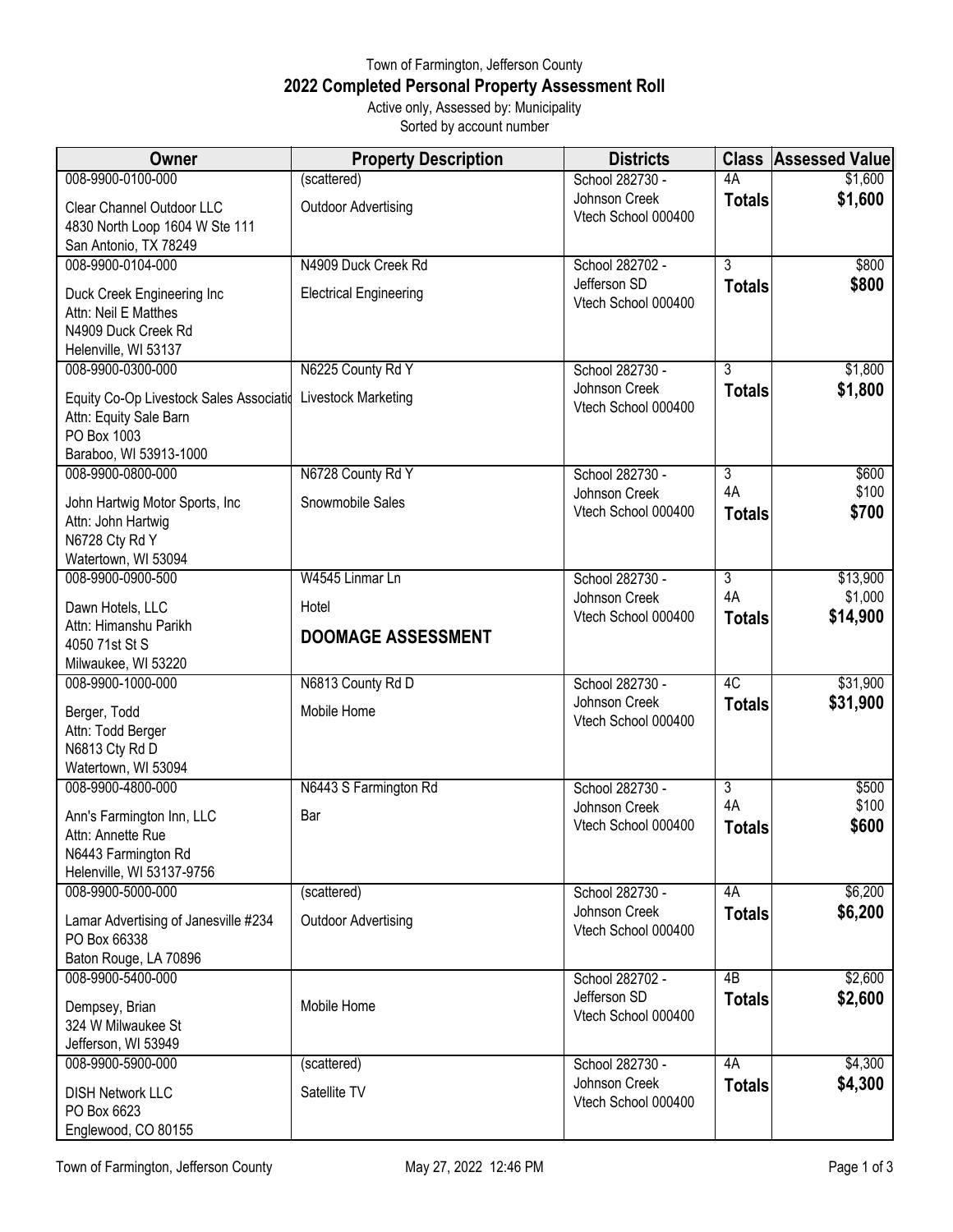| <b>Owner</b>                                 | <b>Property Description</b> | <b>Districts</b>                     | <b>Class</b>         | <b>Assessed Value</b> |
|----------------------------------------------|-----------------------------|--------------------------------------|----------------------|-----------------------|
| 008-9900-6700-000                            | N6468 Switzke Rd            | School 282730 -                      | 4A                   | \$1,700               |
| Hartwig, Tammy                               | Salon                       | Johnson Creek<br>Vtech School 000400 | <b>Totals</b>        | \$1,700               |
| d.b.a. Hartwig's Hair Trends                 | <b>DOOMAGE ASSESSMENT</b>   |                                      |                      |                       |
| N6468 Switzke Rd                             |                             |                                      |                      |                       |
| Watertown, WI 53094-0000                     |                             |                                      |                      |                       |
| 008-9900-6800-000                            | N6997 Old Highway 26        | School 282730 -<br>Johnson Creek     | $\overline{3}$<br>4A | \$2,100<br>\$300      |
| Midwest Electric LLC                         | Sales and Service           | Vtech School 000400                  | <b>Totals</b>        | \$2,400               |
| Attn: Troy Blakey                            |                             |                                      |                      |                       |
| PO Box 268<br>Johnson Creek, WI 53038-0268   |                             |                                      |                      |                       |
| 008-9900-8100-000                            | N6131 County Rd Y           | School 282730 -                      | $\overline{3}$       | \$2,800               |
|                                              |                             | Johnson Creek                        | 4A                   | \$100                 |
| Gallitz Grading, Inc                         | Excavating                  | Vtech School 000400                  | <b>Totals</b>        | \$2,900               |
| W4546 US Highway 18<br>Jefferson, WI 53549   |                             |                                      |                      |                       |
| 008-9900-8200-000                            | W2768 County Rd B           | School 282730 -                      | 4A                   | \$900                 |
|                                              |                             | Johnson Creek                        | <b>Totals</b>        | \$900                 |
| Kerzner, Donald<br>d.b.a. Don's Repair       | Auto Repair                 | Vtech School 000400                  |                      |                       |
| W2768 County Rd B                            | <b>DOOMAGE ASSESSMENT</b>   |                                      |                      |                       |
| Watertown, WI 53094                          |                             |                                      |                      |                       |
| 008-9900-8500-000                            | (scattered)                 | School 282730 -                      | $\overline{3}$       | \$2,500               |
| DirecTV, LLC                                 | Satellite TV                | Johnson Creek                        | <b>Totals</b>        | \$2,500               |
| Attn: Property Tax Dept                      |                             | Vtech School 000400                  |                      |                       |
| PO Box 2789                                  |                             |                                      |                      |                       |
| Addison, TX 75001                            |                             |                                      |                      |                       |
| 008-9900-8600-000                            | N6131 County Rd Y           | School 282730 -                      | $\overline{3}$       | \$1,300               |
| GreatAmerica Financial Services Corp         | Leasing                     | Johnson Creek<br>Vtech School 000400 | <b>Totals</b>        | \$1,300               |
| 625 1st St SE                                |                             |                                      |                      |                       |
| Cedar Rapids, IA 52401                       |                             |                                      |                      |                       |
| 008-9900-8700-000                            | (scattered)                 | School 282702 -<br>Jefferson SD      | 4A                   | \$300<br>\$300        |
| Amerigas Propane LP                          | Leasing                     | Vtech School 000400                  | <b>Totals</b>        |                       |
| PO Box 798                                   |                             |                                      |                      |                       |
| Valley Forge, PA 19482<br>008-9900-8800-000  | (scattered)                 | School 282730 -                      | 4A                   | \$200                 |
|                                              |                             | Johnson Creek                        | <b>Totals</b>        | \$200                 |
| Waste Management of Wisconsin, Inc.          | Waste                       | Vtech School 000400                  |                      |                       |
| Attn: Marvin F. Poer & Comp<br>PO Box 802206 |                             |                                      |                      |                       |
| Dallas, TX 75380-2206                        |                             |                                      |                      |                       |
| 008-9900-8900-000                            | N6443 S Farmington Rd       | School 282730 -                      | 3                    | \$800                 |
|                                              | Leasing                     | Johnson Creek                        | <b>Totals</b>        | \$800                 |
| Wabasha Leasing LLC<br>PO Box 80615          |                             | Vtech School 000400                  |                      |                       |
| Indianapolis, IN 46280                       |                             |                                      |                      |                       |
| 008-9900-9000-000                            | N6756 Waldmann Ln           | School 282730 -                      | $\overline{3}$       | \$1,500               |
| Xerox Corporation                            | Leasing                     | Johnson Creek                        | <b>Totals</b>        | \$1,500               |
| Attn: Property Tax Dept                      |                             | Vtech School 000400                  |                      |                       |
| PO Box 9601                                  |                             |                                      |                      |                       |
| Webster, NY 14580                            |                             |                                      |                      |                       |